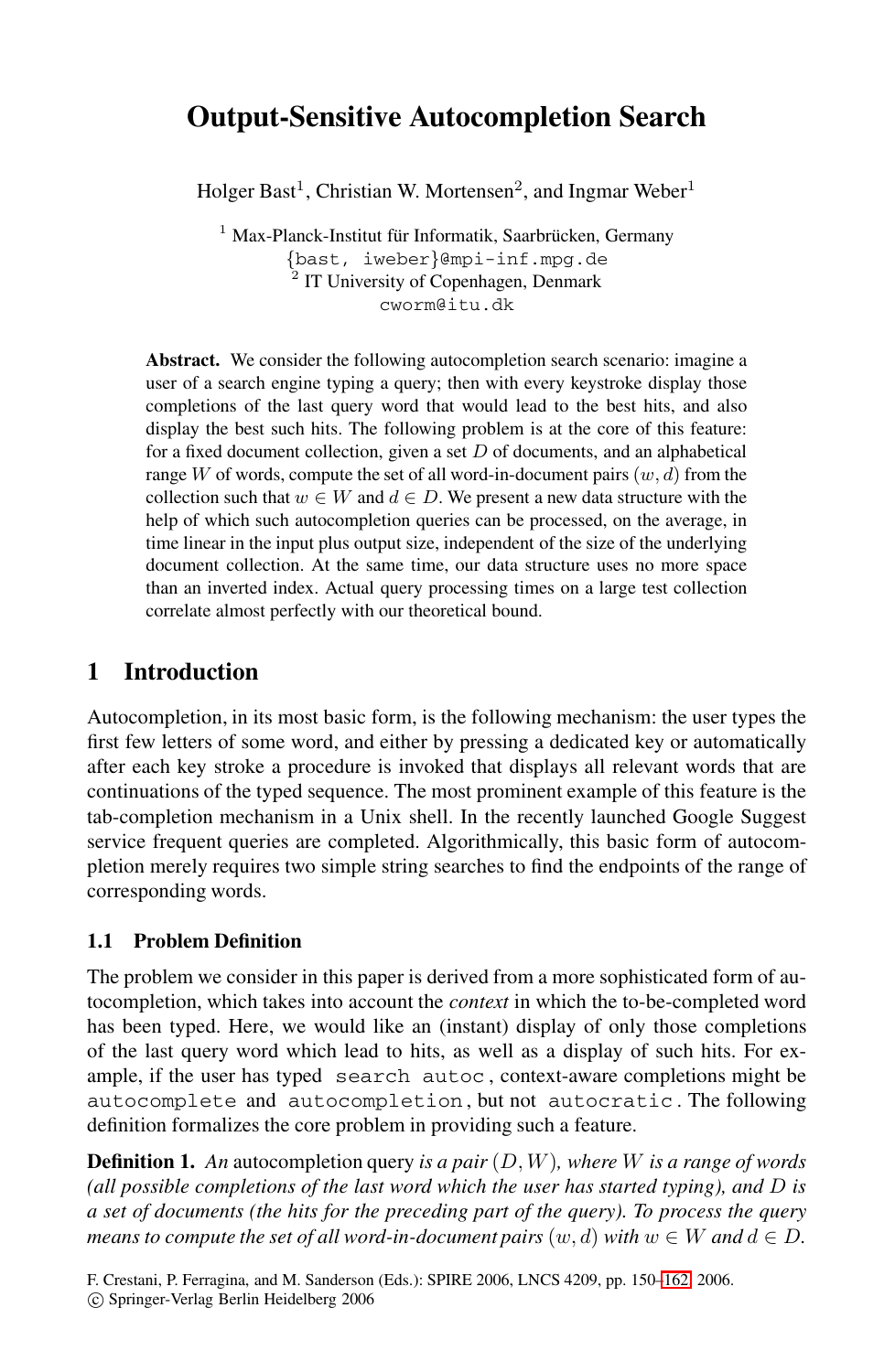Given an algorithm for solving autocompletion queries according to this definition, we obtain the context-sensitive autocompletion feature as follows:

For the example q[ue](#page-0-0)ry search autoc,  $W$  would be all words from the vocabulary starting with  $\alpha$ utoc, and D would be the set of all hits for the query search. The output would be all word-in-document pairs  $(w, d)$ , where w starts with autoc and  $d$  contains  $w$  as well as a word starting with search.<sup>1</sup>

Now if the user continues with the last query word, e.g., search autoco , then we can just filter the sequence of word-in-document pairs from the previous queries, keeping only those pairs  $(w', d')$ , where w' starts with autoc. If, on the other hand, she starts a new query word, e.g., search autoc pub , then we have another autocompletion query according to Definition 1, where now  $W$  is the set of all words from the vocabulary starting with pub, and  $D$  is the set of all hits for search autoc. For the very first query word,  $D$  is the set of all documents[.](#page-10-0)

In practice, we are actually interested in the *best* hits and completions for a query. This can be achieved by the following standard approach. Assume we have precomputed scores for each word-in-document pair. Given a sequence of pairs  $(w, d)$  according to Definition 1, we can then easily compute for each word  $w'$  occurring in that sequence an aggregate of the scores of all pairs  $(w', d)$  from that sequence, as well as for each document d' an aggregate of the scores of all pairs  $(w, d')$ . The precomputation of scores for word-in-document pairs such that these aggregations reflect user-perceived relevance to th[e g](#page-8-0)iven query is a much-researched area in information retrieval [1], and beyond the scope of this paper. It is for these reasons that the ranking issue is factored out of Definition 1.

<span id="page-1-1"></span>To answer a series of autocompletion queries, we can obtain the new set of candidate documents D from the sequence of matching word-in-document pairs for the last query by sorting the matching  $(w, d)$  pairs. This sort takes time  $O((\sum_{w \in W} |D \cap D|))$  $D_w$   $\log(\sum_{w \in W} |D \cap D_w|)$  $\log(\sum_{w \in W} |D \cap D_w|)$  $\log(\sum_{w \in W} |D \cap D_w|)$  and would in practice be done together with the ranking of the completions and documents. The time for this sort is also included in the running times of our experiments in Section 6, but is dominated by the work to find all matching word-in-document pairs.

### **1.2 Main Result**

**Theorem 1.** *Given a collection with*  $n \geq 16$  *documents, m distinct words, and*  $N \geq$ 32m *word-in-document pairs* <sup>2</sup>*, there is a data structure* AUTOTREE *with the following properties:*

- <span id="page-1-0"></span>*(a)* AUTOTREE *can be constructed in* O(N) *time.*
- *(b)* AUTOTREE *uses at most*  $N[\log_2 n]$  *bits of space (which is the space used by an ordinary uncompressed inverted index)*<sup>3</sup>*.*

<sup>&</sup>lt;sup>1</sup> We always assume an implicit prefix search, that is, we are actually interested in hits for all words *starting* with search , which is usually what one wants in practice. Whole-word-only matching can be enforced by introducing a special end of word symbol  $\sharp$ .

<sup>&</sup>lt;sup>2</sup> The conditions on *n* and *N* are technicalities and are satified for any realistic document collection.

<sup>&</sup>lt;sup>3</sup> Strictly speaking, an uncompressed inverted index needs even more space, to store the list lengths.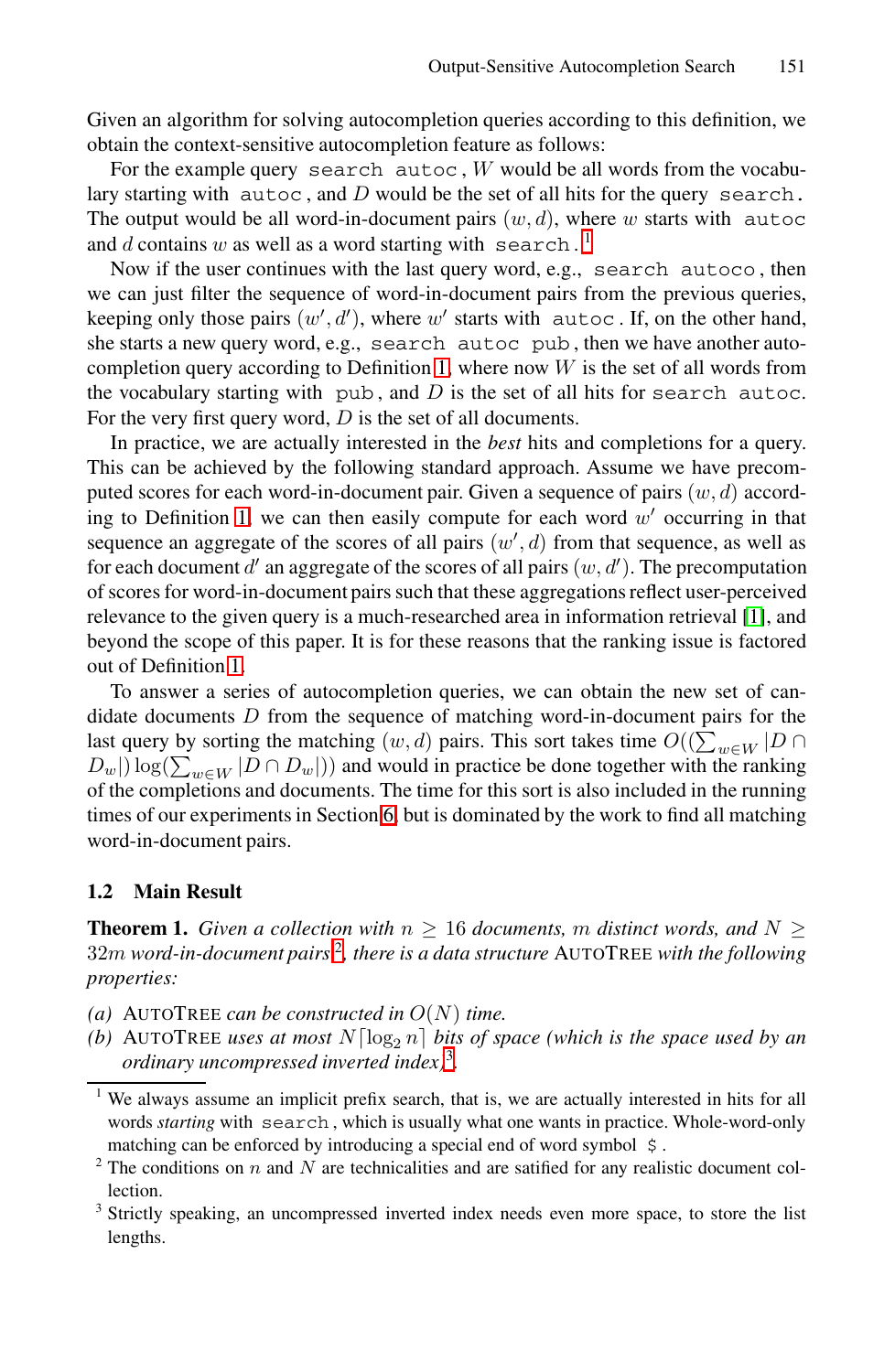*(c)* AUTOTREE *can process an autocompletion query* (D,W) *in time*

$$
O\left((\alpha+\beta)|D|+\sum_{w\in W}|D\cap D_w|\right)
$$

,

*where*  $D_w$  *is the set of documents containing word* w. Here  $\alpha = N|W|/(mn)$ , *which is bounded above by* 1*, unless the word range is very large (e.g., when completing a single letter). If [w](#page-8-0)e assume that the words in a document with* L *words are a random size-*L *subset of all [wo](#page-1-1)rds,* β *is at most* 2 *in expectation. In our experiments,* β *is indeed around* 2 *on the average and about* 4 *in the (rare) worst case. Our analysis implies a general worst-case bound of* log(mn/N)*.*

Note that for constant  $\alpha$  and  $\beta$  the running time is asymptotically optimal, as it takes  $\Omega(|D|)$  time to inspect all of D and it takes  $\Omega(\sum_{w \in W} |D \cap D_w|)$  time to output the result.

We implemented AUTOTREE, and in Section 6 show that its processing time correlates almost perfectly with the bound from Theorem  $1(c)$  above. In that Section, we also compare it to an inverted index, its presumably closest competitor (see Section 1.4), which AUTOTREE outperforms by a factor of 10 i[n w](#page-10-1)orst-case processing time [\(which is key for an interactive feature\), and by a fac](http://search.mpi-inf.mpg.de/wikipedia)tor of 4 in average-case processing time.

#### **1.3 Related Work**

To the best of our knowledge, the autocompletion problem, as we have defined it above, has not been explicitly studied in the literature. The problem is derived from a search engine, which we have devised and implemented, and which is described in [2]; for a live demo, see http://search.mpi-inf.mpg.de/wikipedia. The emphasis in [2] is on usability (of the autocompletion feature) and on compressibility (of the data), and not [on](#page-10-0) designing a[n ou](#page-3-0)tput-sensitive algorithm. The data structures and algorithms in [2] are completely different from those presented in this article.

The most straightforward way to process an autocompletion query  $(D, W)$  would be to explicitly search each doc[um](#page-10-2)[e](#page-10-3)[nt](#page-10-4) [fro](#page-11-1)m  $D$  for occurrences of a word from  $W$ . However, this would give us a non-constant query processing time per element of  $D$ , completely independent of the respective |W| or output size  $\sum_{w \in W} |D \cap D_w|$ . For these reasons, we do not consider this approach further in this paper. Instead, our baseline in this paper is based on an inverted index, the data structure underlying most (if not all) large-scale commercial search engines [1]; see Section 1.4.

Definition 1 looks remini[sce](#page-11-2)nt of [m](#page-11-3)ulti-dimensional search problems, where the collections consists of tuples (of some fixed dimensionality), and queries are asking for all tuples contained in a tuple of given ranges [3,4,5,6]. Provided that we are willing to limit the number of query words, such data structures could indeed be used to process our autocompletion queries. If we want fast processing times, however, any of the known data structures uses space on the order of  $N^{1+d}$ , where N is the number of word-in-document pairs in the collection, and  $d$  grows (fast) with the dimensionality. In the description of our data structures we will point out some interesting analogies to the geometric range-search data structures from [7] and [8].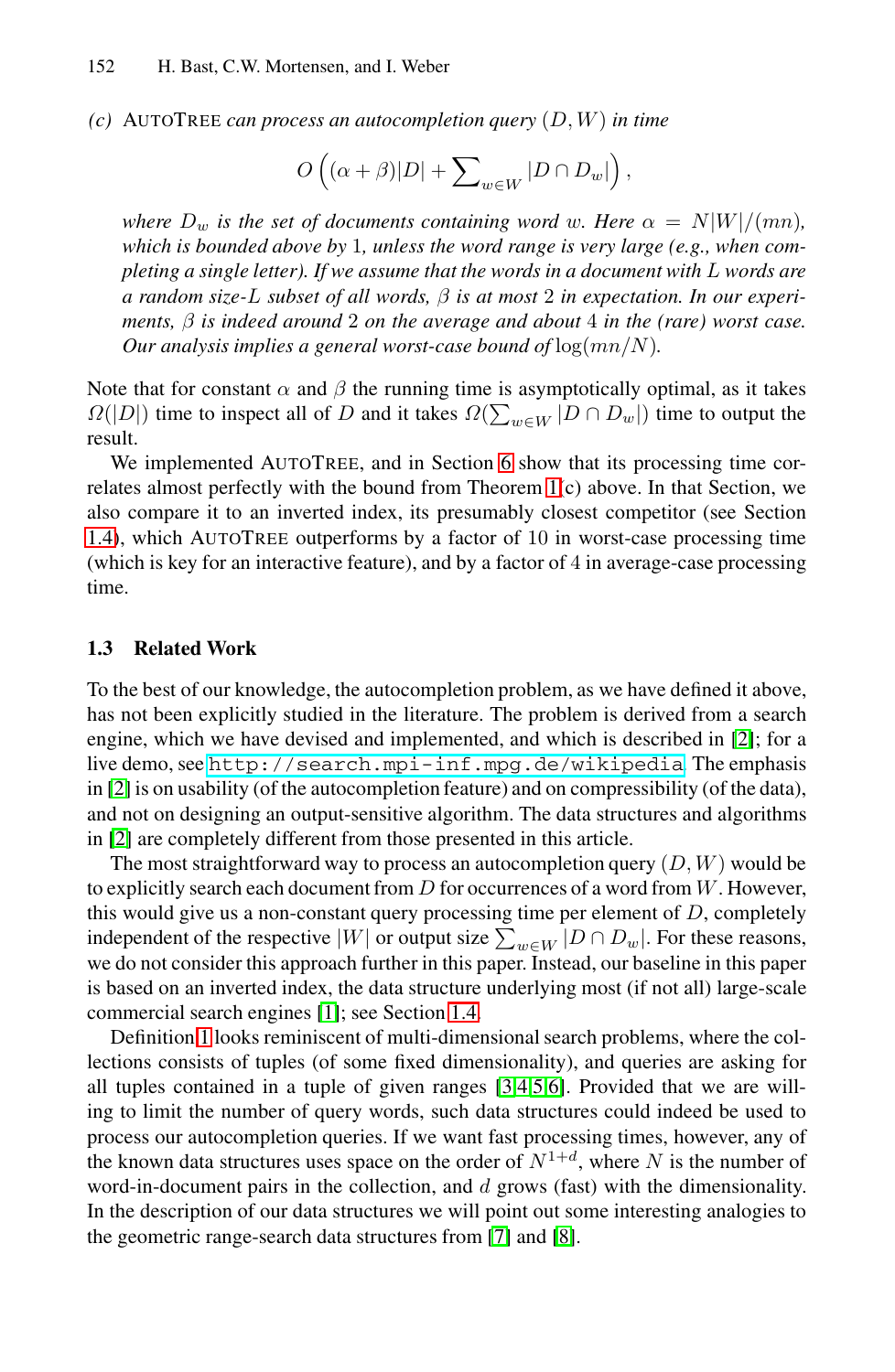The large body of work on string searching concerned with data structures such as PAT/suffix tree/arrays [9,10] is not directly applicable to our problem. Instead, it can be seen as orthogonal to the problem we are discuss[ing](#page-11-5) [he](#page-11-6)[re.](#page-11-7) [Nam](#page-11-8)ely, in the context of our autocompletion problem these data structures would serve to get from mere prefix search to full substring search. For example, our Theorem 1 could be enhanced to full substring search by first building a suffix data structure like that of [10], and then building our data structure on top of the sorted list of all suffixes (instead of the list of the distinct words).

<span id="page-3-0"></span>There is a large body of more applied work on algorithms and mechanisms for *predicting* user input, for example, for typing messages with a mobile phone, for users with disabilities concerning typing, or for the composition of standard letters [11,12,13,14]. In [15], contextual information has been used to select promising extensions for a query; the emphasis of that paper is on the quality of the extensions, while our emphasis here is on efficiency. An interesting, somewhat related phrase-browsing feature has been presented in [16,17]; in that work, emphasis was on the identification of frequent phrases in a collection.

### **1.4 The** BASIC **Scheme and Outline of the Rest of the Paper**

The following BASIC scheme is our baseline in this paper. It is based on the *inverted index* [1], for which we simply precompute for each word from the collection the list of documents containing that word. For an efficient query processing, these lists are typically sorted, and we assume a sorting by document number.

Having precom[pute](#page-11-9)d these lists, BASIC processes an autocompletion query  $(D, W)$ very simply as follows: For each word  $w \in W$ , fetch the list  $D_w$  of documents that contain w, compute the intersection  $D \cap D_w$ , and append it to the output.

**Lemma 1.** BASIC *uses time at least*  $\Omega(\sum_{w \in W} \min\{|D|, |D_w|\})$  *to process an autocompleti[on](#page-1-1) query* (D,W)*. The inverted lists can be stored using a total of at most*  $N \cdot \left[\log_2 n\right]$  $N \cdot \left[\log_2 n\right]$  $N \cdot \left[\log_2 n\right]$  $N \cdot \left[\log_2 n\right]$  $N \cdot \left[\log_2 n\right]$  bits, where n is the total number of docu[me](#page-5-0)nts, and N is the total number *of [w](#page-6-0)ord-in-document pairs in the collect[ion](#page-8-1).*

Lemma 1, whose proof can be found in [18], points out the inherent problem of BASIC: its query processing time depends on the size of both |D| *and* |W|, and it can become  $|D|\cdot|W|$  in the worst case.

<span id="page-3-1"></span>In the following sections, we develop a new indexing scheme AUTOTREE, with the properties given in Theorem 1. A combination of four main ideas will lead us to this new scheme: a tree over the words (S[ect](#page-1-1)ion 2), relative bit vectors (Section 3), pushing up the words (Section 4), and dividing into blocks (Section 5). In Section 6, we will complement our theoretical findings with experiments on a large test collection.

All space and time bounds are concisely stated in formal lemmas, the proofs of which can be found in [18].

### **2 Building a Tree Over the Words (TREE)**

The idea behind our first scheme on the way to Theorem 1 is to *increase the amount of preprocessing by precomputing inverted lists not only for words but also for their*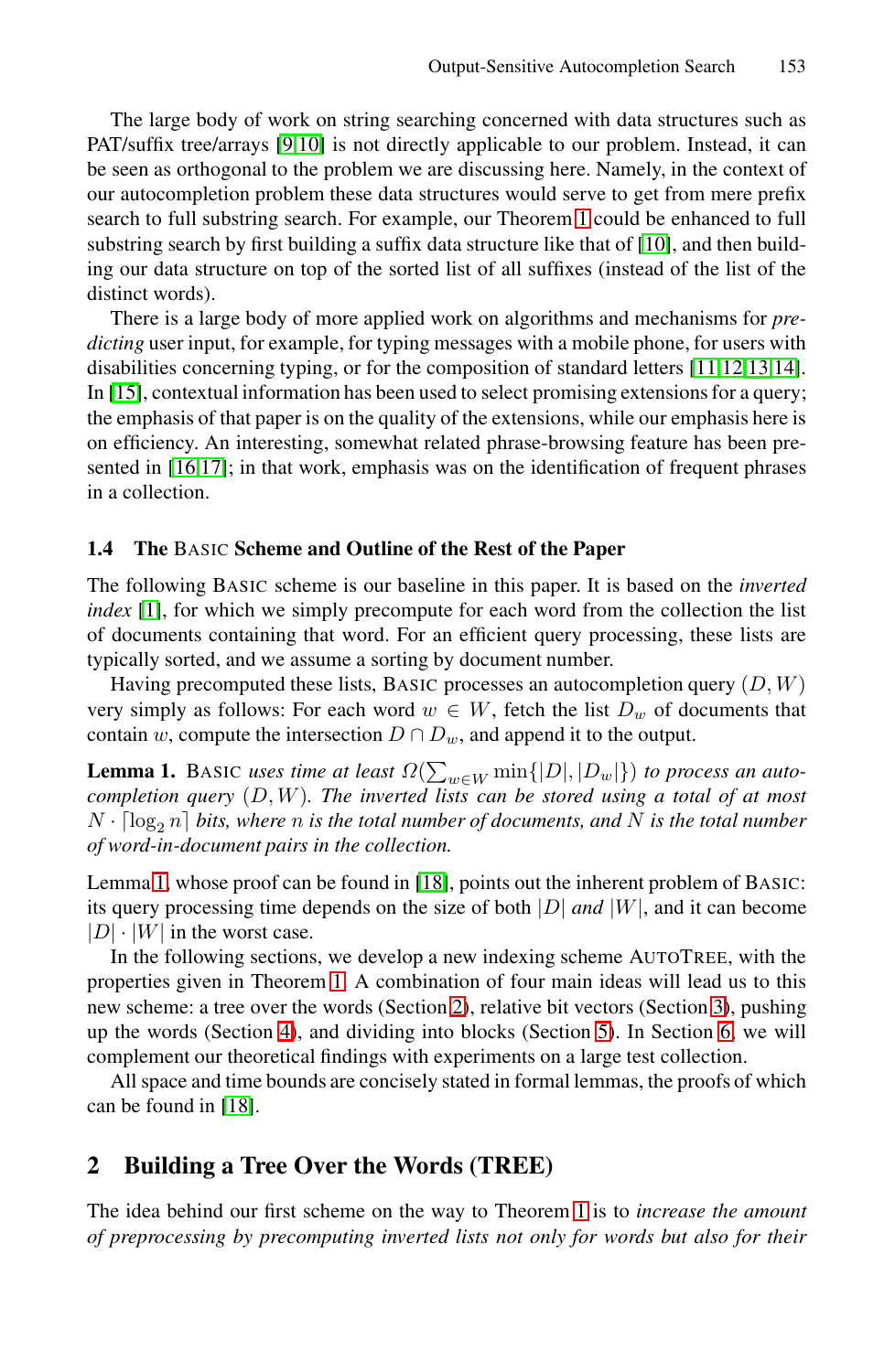*prefixes*. More precisely, we construct a complete binary tree with m leaves, where m is the number of distinct words in the collection. We assume here and throughout the paper that m is a power of two. For each node v of the tree, we then precompute the sorted list  $D<sub>v</sub>$  of documents which contain at least one word from the subtree of that node. The lists of the leaves are then exactly the lists of an ordinary inverted index, and the list of an inner node is exactly the union of the lists of its two children. The list of the root node is exactly the set of all non-empty documents. A simple example is given in Figure 1.



**Fig. 1.** Toy example for the data structure of scheme TREE with 10 documents and 4 different words

Given this tree data structure, an autocompletion query given by a word range  $W$  and a set of documents D is then processed as follows.

- 1. Compute the unique minimal sequence  $v_1, \ldots, v_\ell$  of nodes with the property that their subtrees cover exactly the range of words  $W$ . Process these  $\ell$  nodes from left to right, and for each node  $v$  invoke the following procedure.
- 2. Fetch the list  $D_v$  of v and compute the intersection  $D \cap D_v$ . If the intersection is empty, do nothing. If the intersection is non-empty, then if  $v$  is a leaf corresponding to word w, report for each  $d \in D \cap D_v$  the pair  $(w, d)$ . If v is not a leaf, invoke this procedure (step 2) recursively for each of the two children of  $v$ .

<span id="page-4-0"></span>Scheme TREE can potentially save us time: If the intersection computed at an inner node v in step 2 is empty, we know that none of the words in the whole subtree of v is a completion leading to a hit, that is, *with a single intersection we are able to rule out a large number of potential completions*. However, if the intersection at v is non-empty, we know nothing more than that there is *at least one word* in the subtree which will lead to a hit, and we will have to examine both children recursively. The following lemma shows the potential of TREE to make the query processing time depend on the output size instead of on  $W$  as for BASIC. Since TREE is just a step on the way to our final scheme AUTOTREE, we do not give the exact query processing time here but just the number of nodes visited, because we need exactly this information in the next section.

**Lemma 2.** *When processing an autocompletion query* (D,W) *with TREE, at most*  $2(|W'|+1)\log_2|W|$  nodes are visited, where  $W'$  is the set of all words from  $W$  that *occur in at least one document from* D*.*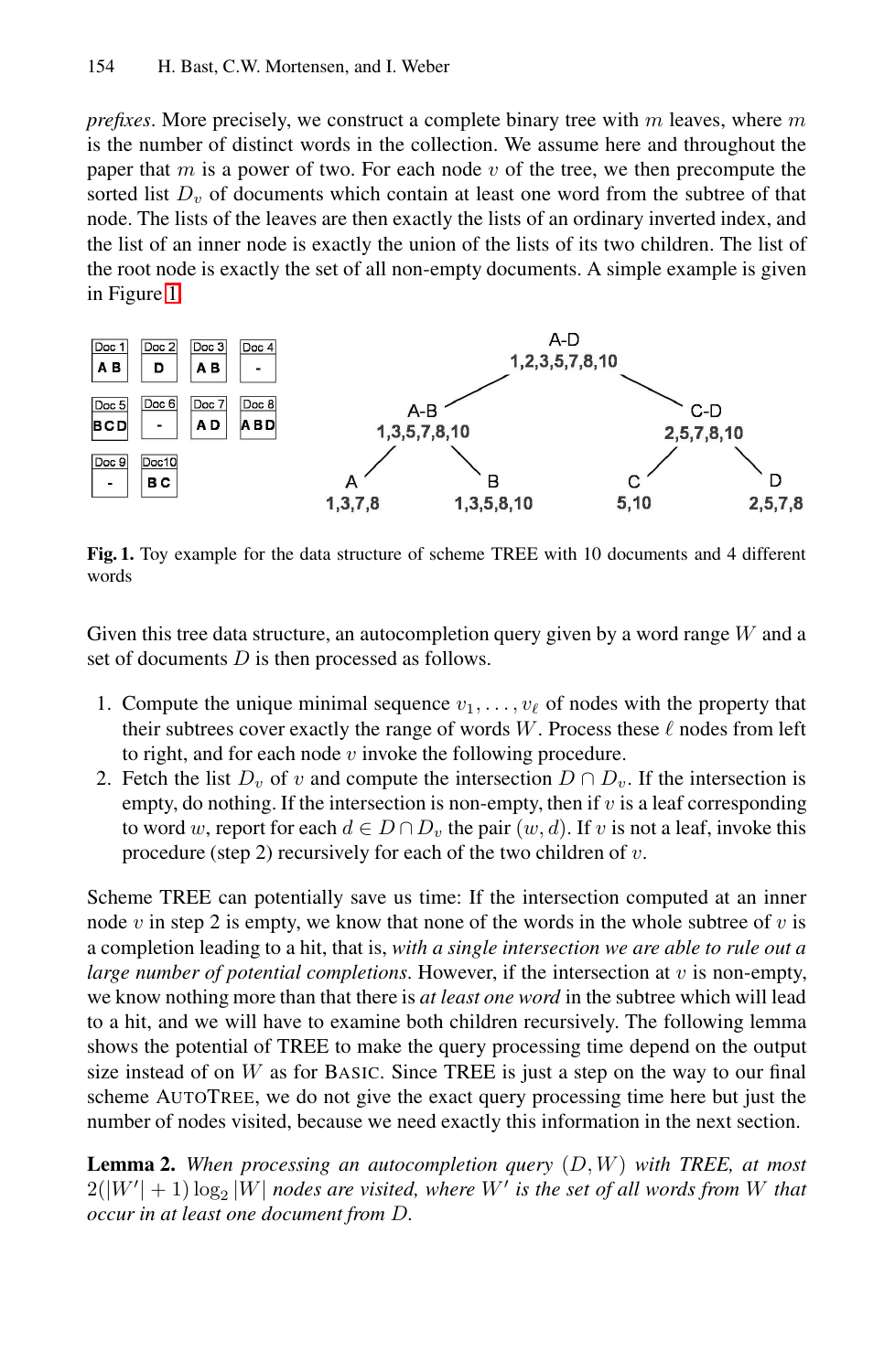<span id="page-5-0"></span>The price TREE pays in terms of space is large. In the worst case, each level of the tree would use just as much space as the inverted index stored at the leaf level, which would give a blow-up factor of  $\log_2 m$ .

# **3 Relative Bitvectors (TREE+BITVEC)**

In this section, we describe and analyze TREE+BITVEC, which reduces the space usage from the last section, while maintaining as much as possible of its potential for a query processing time depending on  $W'$ , the set of matching completions, instead of on W. *The basic trick will be to store the inverted lists via relative bit vectors*. The resulting data structure turns out to have similarities with the static 2-dimensional orthogonal range counting structure of Chazelle [7].

In the root node, the list of all non-empty documents is stored as a bit vector: when  $N$  is the number of documents, there are  $N$  consecutive bits, and the *i*th bit corresponds to document number  $i$ , and the bit is set to 1 if and only if that document contains at least one word from the subtree of the node. In the case of the root node this means that the *i*th bit is 1 if and only if document number  $i$  contains any word at all.

Now consider any one child  $v$  of the root node, and with it store a vector of  $N'$ bits, were  $N'$  is the number of 1-bits in the parent's bit vector. To make it interesting already at this point in the tree, assume that indeed some documents are empty, so that not all bits of the parent's bit vector are set to one, and  $N' < N$ . Now the jth bit of  $v$  corresponds to the *j*th 1-bit of its parent, which in turn corresponds to a document number  $i_j$ . We then set the jth bit of v to 1 if and only if document number  $i_j$  contains a word in the subtree of  $v$ .

The same principle is now used for every node  $v$  that is not the root. Constructing these bit vectors is relatively straightforward; it is part of the construction given in Appendix A.

<span id="page-5-1"></span>

**Fig. 2.** The data structure of TREE+BITVEC for the toy collection from Figure 1

**Lemma 3.** Let  $s_{tree}$  denote the total lengths of the inverted lists of algorithm TREE. *The total number of bits used in the bit vectors of algorithm TREE+BITVEC is then at most*  $2s$ <sub>tree</sub> plus the number of empty documents (which cost a 0-bit in the root each).

The procedure for processing a query with TREE+BITVEC is, in principle, the same as for TREE. The only difference comes from the fact that the bit vectors, except that of the root, can only be interpreted relative to their respective parents.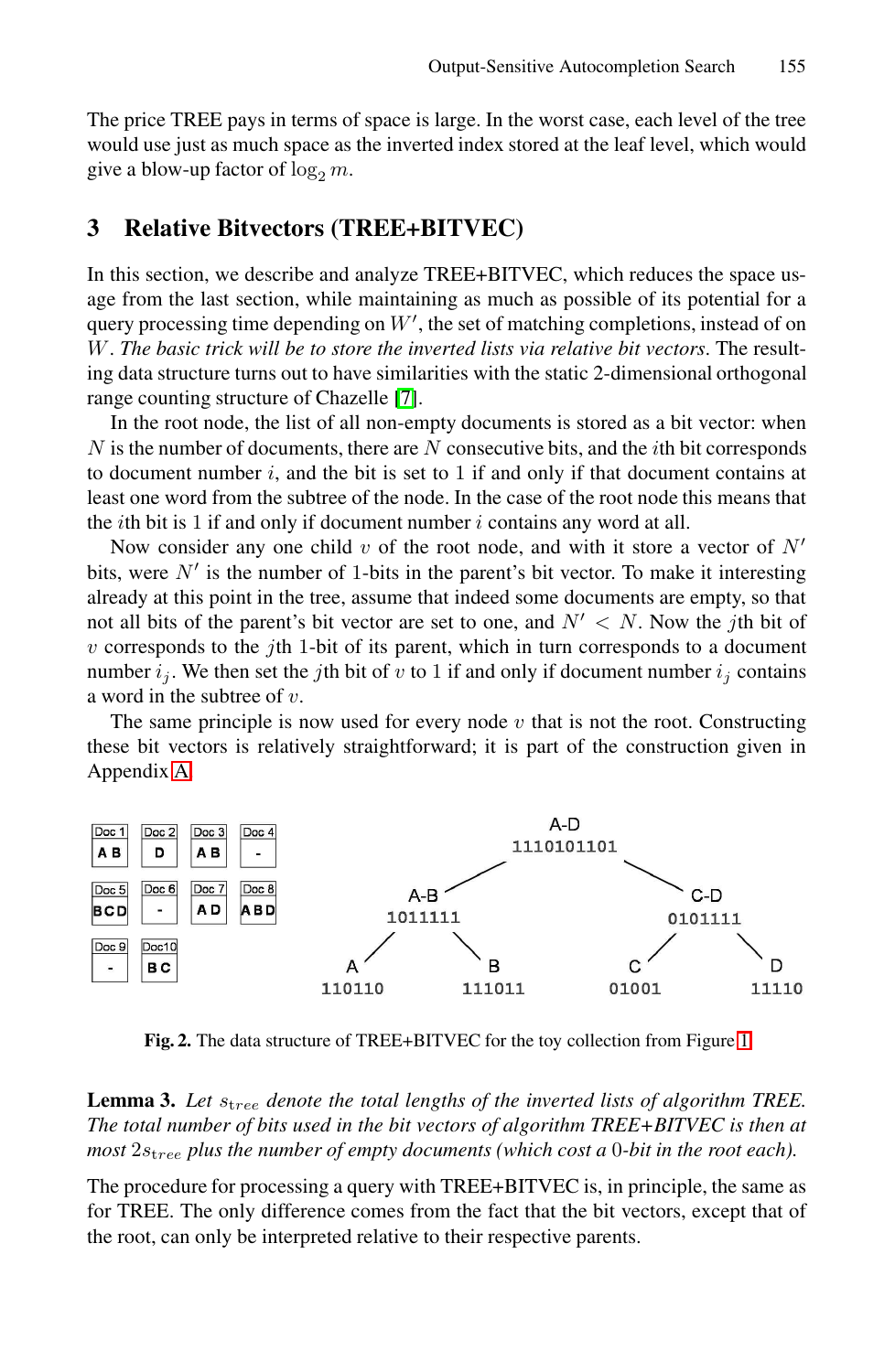<span id="page-6-1"></span>To deal with this, we ensure that whenever we visit a node v, we have the set  $\mathcal{I}_v$  of those positions of the bit vector stored at  $v$  that correspond to documents from the given set D, as well as the  $|\mathcal{I}_v|$  numbers of those documents. For the root node, this is trivial to compute. For any other node v,  $\mathcal{I}_v$  can be computed from its parent u: for each  $i \in \mathcal{I}_u$ , check if the *i*th bit of  $u$  is set to 1, if so compute the number of 1-bits at positions less than or equal to i, and add this number to the set  $\mathcal{I}_v$  and store by it the number of the document from  $D$  that was stored by i. With this enhancement, we can follow the same steps as before, except that we have to ensure now that whenever we visit a node that is not the root, we have visited its parent before. The lemma below shows that we have to visit an additional number of up to  $2 \log_2 m$  nodes because of this.

<span id="page-6-0"></span>**Lemma 4.** *When processing an au[toc](#page-6-1)ompletion query* (D,W) *with TREE+BITVEC, at most*  $2(|W'| + 1) \log_2 |W| + 2 \log_2 m$  *nodes are visited, with*  $W'$  *defined as in Lemma 2.*

## **4 Pushing Up the Words (TREE+BITVEC+PUSHUP)**

The scheme TREE+BITVEC+PUSHUP presented in this section gets rid of the  $log_2$ |W| factor in the query processing time fr[om](#page-11-3) Lemma 4. *The idea is to modify the TREE+BITVEC data structure such that for each element of a non-empty intersection, we find a new word-in-document pair* (w,d) *that is part of the output.* For that we store with each single 1-bit, which indicates that a particular document contains a word from a particular range, one word from that document and that range. We do this in such a way that each word is stored only in one place for each document in which it occurs. When there is only one document, this leads to a data structure that is similar to the priority search tree of McCreight, which was designed to solve the so-called 3-sided dynamic orthogonal range-reporting prob[lem](#page-1-1) in two dimensions [8].

Let us start with the root node. Each 1-bit of the bit vector of the root node corresponds to a non-empty document, and we store by that 1-bit the *lexicographically smallest* word occurring in that document. Actually, we will not store the word but rather its number, where we assume that we have numbered the words from  $0, \ldots, m - 1$ .

More than that, for all nodes at depth  $i$  (i.e.,  $i$  edges away from the root), we omit the leading  $i$  bits of its word number, because for a fixed node these are all identical and can be computed from the position of the node in the tree. However, asympotically this saving is not required for the space bounds in Theorem 1 as dividing the words into blocks will already give a sufficient reduction of the space needed for the word numbers.

Now consider anyone child  $v$  of the root node, which has exactly one half  $H$  of all words in its subtree. The bit vector of  $v$  will still have one bit for each 1-bit of its parent node, but the definition of a 1-bit of  $v$  is slightly different now from that for TREE+BITVEC. Consider the jth bit of the bit vector of  $v$ , which corresponds to the jth set bit of the root node, which corresponds to some document number  $i_j$ . Then this document contains at least one word — otherwise the jth bit in the root node would not have been set — and the number of the lexicographically smallest word contained is stored by that jth bit. Now, if document  $i_j$  contains other words, and at least one of these *other* words is contained in  $H$ , only then the *j*th bit of the bit vector of  $v$  is set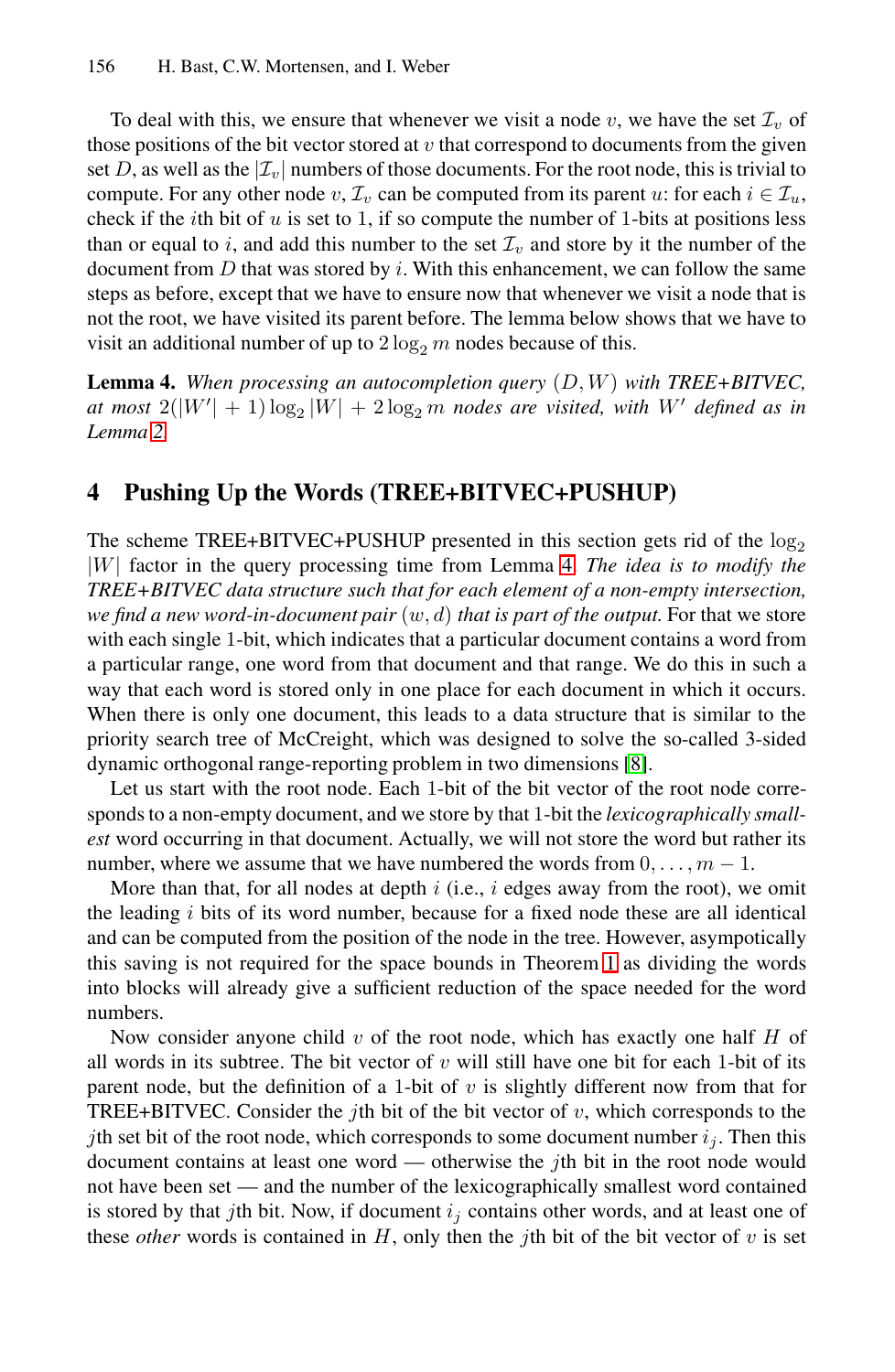to 1, and we store by that 1-bit *the lexicographically smallest word contained in that document that has not already been stored in one of its ancestors* (here only the root node).

Figure 3 explains this data structure by a simple example. The construction of the data structure is relatively straightforward and can be done in time  $O(N)$ . Details are given in Appendix A.



**Fig. 3.** The data structure of TREE+BITVEC+PUSHUP for the example collection from Figure 1. The large bitvector in each node encodes the inverted list. The words stored by the 1-bits of that vector are shown in gray on top of the vector. The word list actually stored is shown below the vector, where  $A=00$ ,  $B=01$ ,  $C=10$ ,  $D=11$ , and for each node the common prefix is removed, e.g., for the node marked C-D, C is encoded by 0 and D is encoded by 1. A total of 49 bits is used, not counting the redundant 000 vectors and bookkeeping information like list lengths etc.

To process a query we start at the root. Then, we visit nodes in such an order that whenever we visit a node v, we have the set  $\mathcal{I}_v$  of exactly those positions in the bit vector of v that correspond to elements from D (and for each  $i \in \mathcal{I}_v$  we know its corresponding element  $d_i$  in  $D$ ). For each such position with a 1-bit, we now check whether the word w stored by that 1-bit is in W, and if so o[utpu](#page-11-10)t  $(w, d<sub>i</sub>)$ . This can be implemented by random lookups into the bit vector in time  $O(|\mathcal{I}_v|)$  as follows. First, it is easy to intersect  $D$  with the documents in the root node, because we can simply lookup the document numbers in the bitvector at the root. Consider then a child  $v$  of the root. What we want to do is to compute a new set  $I<sub>v</sub>$  of document indices, which gives the nu[mb](#page-7-0)erin[g](#page-8-2) of the document indices of D in terms of the numbering used in  $v$ . This amounts to counting the number of 1-bits in the bitvector of  $v$  up to a given sequence of indices. Each of these so-called *rank* computations can be performed in constant time with an auxiliary data structure that uses space sublinear in the size of the bitvector [19].

<span id="page-7-1"></span><span id="page-7-0"></span>Consider again the check whether a word  $w$  stored by a 1-bit corresponding to a document from  $D$  is actually in  $W$ . This check can only fail for relatively few nodes, namely those with a least one leaf not from  $W$  in their subtree. These checks do not contribute an element to the output set, and are accounted for by the factor  $\beta$  mentioned in Theorem 1, and Lemmas 5 and 7 below.

**Lemma 5.** *With TREE+BITVEC+PUSHUP, an autocompletion query* (D,W) *can be processed in time*  $O(|D| \cdot \beta + \sum_{w \in W} |D \cap D_w|)$ , where  $\beta$  *is bounded by*  $\log_2 m$  *as well as by the average number of distinct words in a document from* D*. For the special case, where* W *is the range of* all *words, the bound holds with*  $\beta = 1$ *.*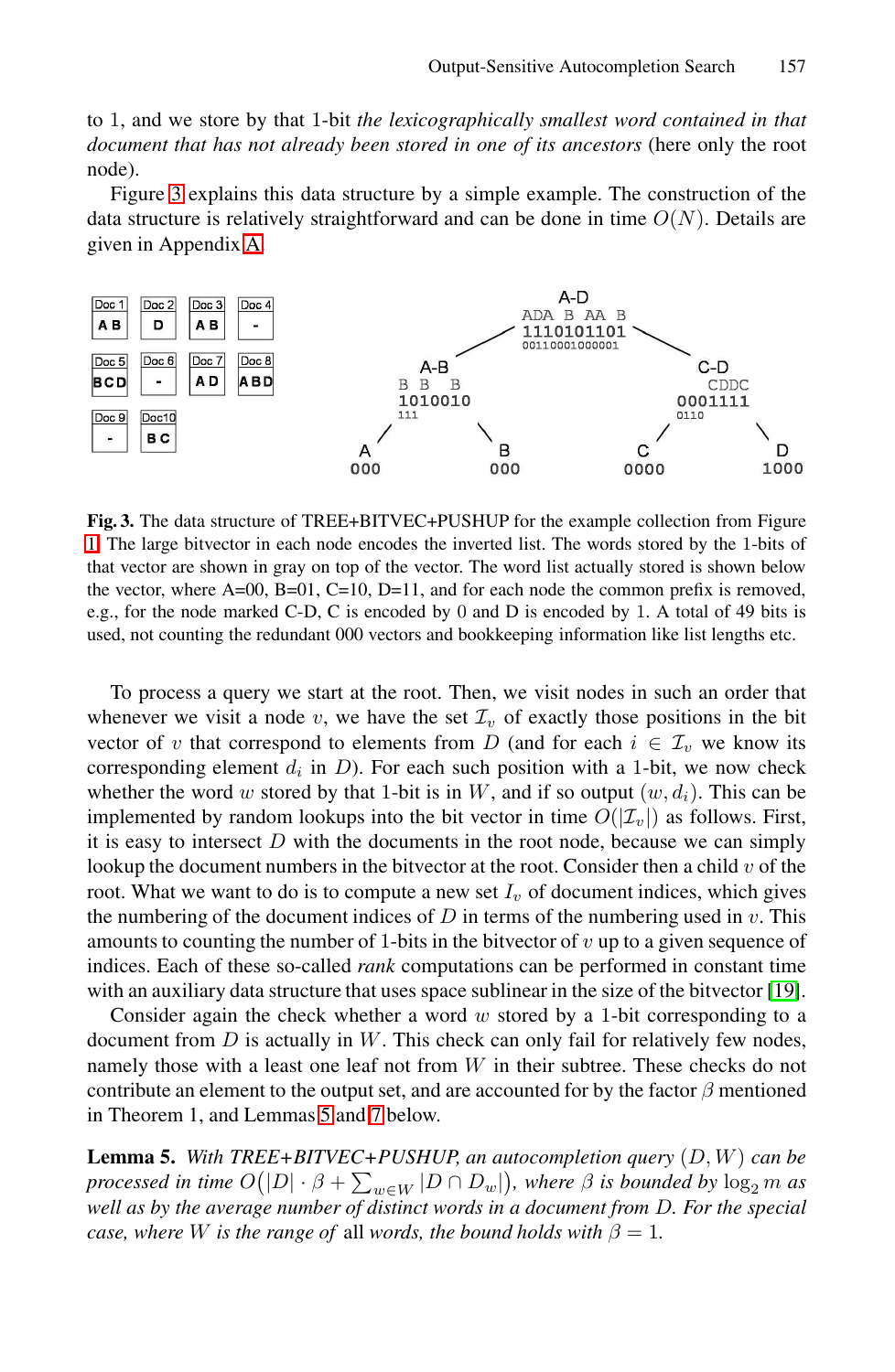<span id="page-8-1"></span>**Lemma 6.** *The bit vectors of TREE+BITVEC+PUSHUP require a total of at most* 2N + n *bits. The auxiliary data structure (for the constant-time rank computation) requires at most* N *bits.*

## **5 Divide into Blocks (TREE+BITVEC+PUSHUP+BLOCKS)**

This section is our last station on the way to our main result, Theorem 1.

For a given B, with  $1 \leq B \leq m$ , we divide the set of all words in blocks of equal size  $B$ . We then construct the data structure according to TREE+BITVEC+PUSHUP for each block separately. As we only have to consider those blocks, which contain any words from  $W$ , this gives a further speedup in query processing time. An autocompletion query given by a word range  $W$  and a set of documents  $D$  is then processed in the following three steps.

- <span id="page-8-2"></span>1. Determine the set of  $\ell$  (consecutive) blocks, which contain at least one word from W, and for  $i = 1, \ldots, \ell$ , compute the subrange  $W_i$  of W that falls into block i. Note that  $W = W_1 \dot{\cup} \cdots \dot{\cup} W_{\ell}$ .
- 2. For  $i = 1, \ldots, \ell$ , process the query given by  $W_i$  and D according to TREE+ BITVEC+ PUSHUP, resulting in a set of matches  $M_i := \{(w, d) \in C : w \in$  $W_i, d \in D$ , where C is the set of of word-in-document pairs.
- 3. Compute the union of the sets of matching word-in-document pairs  $\bigcup_{i=1}^{\ell} M_i$  (a simple concatenation).

<span id="page-8-3"></span>**Lemma 7.** *With TREE+BITVEC+PUSHUP+BLOCKS and block size* B*, an autocompletion query*  $(D, W)$  *can be processed in time*  $O(|D| \cdot (\alpha + \beta) + \sum_{w \in W} |D \cap D_w|)$ , *[w](#page-1-1)here*  $\alpha = |W|/B$  *and*  $\beta$  *is bounded by*  $\log_2 B$  *as w[ell](#page-11-0) as by the average number of*  $d$ istinct words fr[om](#page-8-3)  $W_1\cup W_\ell$  (the first and the last subrange from above) in a document *from* D*.*

**Lemma 8.** *TREE+BITVEC+PUSHUP+BLOCKS with block size* B *requires at most*  $3N + n \cdot [m/B]$  *bits for its bit vectors and at most*  $N[\log_2 B]$  *bits for the word numbers stored by the* 1*-bits. For*  $B \ge mn/N$  $B \ge mn/N$ *, this adds up to at most*  $N(4 + \lceil \log_2 B \rceil)$  *bits.* 

<span id="page-8-0"></span>Part (a) of Theorem 1 is established by the construction given in Appendix A. Part (b) of Theorem 1 follows from Lemma 8 by choosing  $B = \lceil nm/N \rceil$ . This choice of B minimizes the space bound of Lemma 8, and we call the corresponding data structure AUTOTREE. Part (c) of Theorem 1 follows from Lemma 7 and the following remarks. If the words in a document with  $L$  words are a random size- $L$  subset of all words, then the average number of words per document that fall into a fixed block is at most 1. In our experiments, the average value for  $\beta$  was 2.2. For the exact definition of  $\beta$ , see [18].

### **6 Experiments**

We tested both AUTOTREE and our baseline BASIC on the corpus of the TREC 2004 Robust Track (ROBUST '04), which consists of the documents on TREC disks 4 and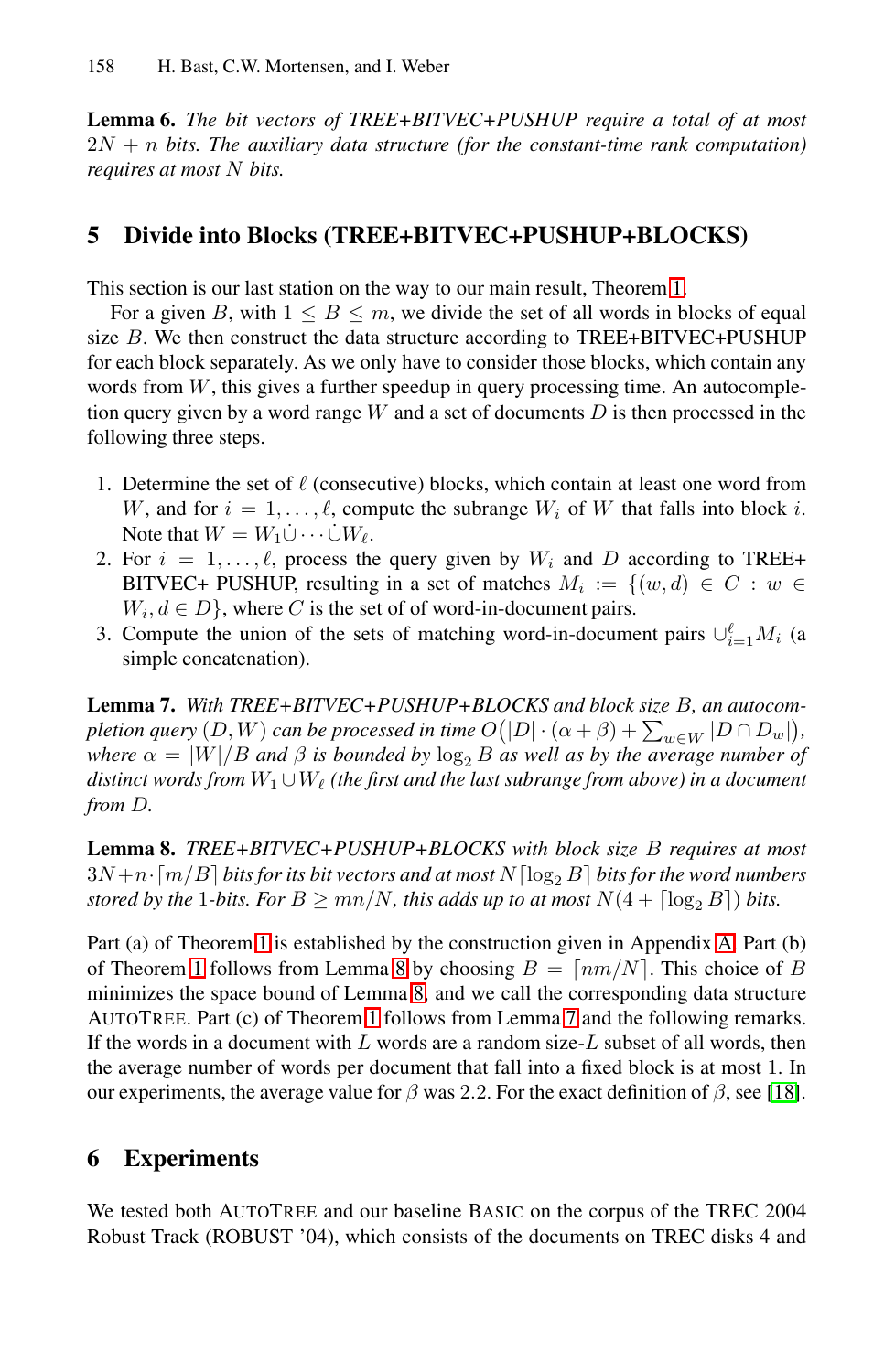5, minus the Congressional Record [20]. We implemented AUTOTREE with a block size of 4096, which is the optimal block size according to Section 5, rounded to the nearest power of two. The following table gives details on the collection and on the space consumption of the two schemes; as we can see, AUTOTREE does indeed use no more space (and for this collection, in fact, significantly less) than BASIC, as guaranteed by Theorem 1.

**Table 1.** The characteristics of our test collection:  $n =$  number of documents,  $m =$  number of distinct words,  $N/n$  = average number of distinct words in a document,  $B^*$  = space-optimal choice for the block si[ze](#page-9-0). The last two columns give the space usage of BASIC and AUTOTREE in bits per [wor](#page-11-11)d-in-document pair.

| bits per word-in-doc pair                                  |          |                  |       |     |       |      |                  |
|------------------------------------------------------------|----------|------------------|-------|-----|-------|------|------------------|
| Collection                                                 | raw size | $\boldsymbol{n}$ | $m\,$ | N/n | $B^*$ |      | BASIC   AUTOTREE |
| ROBUST '04    1,904 MB   528,025   771,189   219.2   4,096 |          |                  |       |     |       | 19.0 | 13.9             |

Queries are derived from the 200 "old" <sup>4</sup> queries (topics 301-450 and 601-650) of the TREC Robust Track in 2004 [20], by "typing" these queries from left to right, taking a minimum word length of 4 for the first query word, and 2 for any query word after the first. From these autocompletion queries we further omitted those, which would be obtained by simple filtering from a prefix according to the explanation following Definition 1. This filtering procedure is identical for AUTOTREE and BASIC and takes only a small fraction of the time for the autocompletion queries processed according to Definition 1, which is why we omitted it from consideration in our experiments. To give an example, for the ad hoc query world bank criticism , we considered the autocompletion queries worl , world ba , and world bank cr . We considered a total number of 512 suc[h au](#page-11-12)tocompletion queries.

W[e i](#page-10-5)mplemented BASIC and AUTOTREE in C++ and measured query processing times on a Dual Opteron machine, with 2 Intel Xeon 3 GHz processors, 8 GB of main memory, running Linux. We measured the time for producing the output according to Definition 1. The time for scoring and ranking would be identical for AUTOTREE and BASIC, and would, according to a number of tests, take only a small fraction of the aforementioned processing time. We therefore excluded it from our measurements. For BASIC, we implemented a fast linear-time intersect, which, on average, turned out to be faster than its asymptotically optimal relatives [2[1\].](#page-10-5)

<span id="page-9-0"></span>The results from Table 2 conform nicely to our theoretical analysis. Four main observations can be made: (i) with respect to maximal query processing time, which is key for an interactive application, AUTOTREE improves over BASIC by a factor of 10; (ii) in average processing time, which is significant for throughput in a high-load scenario, the improvement is still a factor of 4; (iii) processing times of AUTOTREE are sharply concentrated around their mean, while for BASIC they vary widely (in both directions as we checked); (iv) the almost perfect correlation between query processing times and our analytical bounds (explained in the caption of Figure 2) demonstrates

<sup>4</sup> They are "old" as they had been used in previous years for TREC.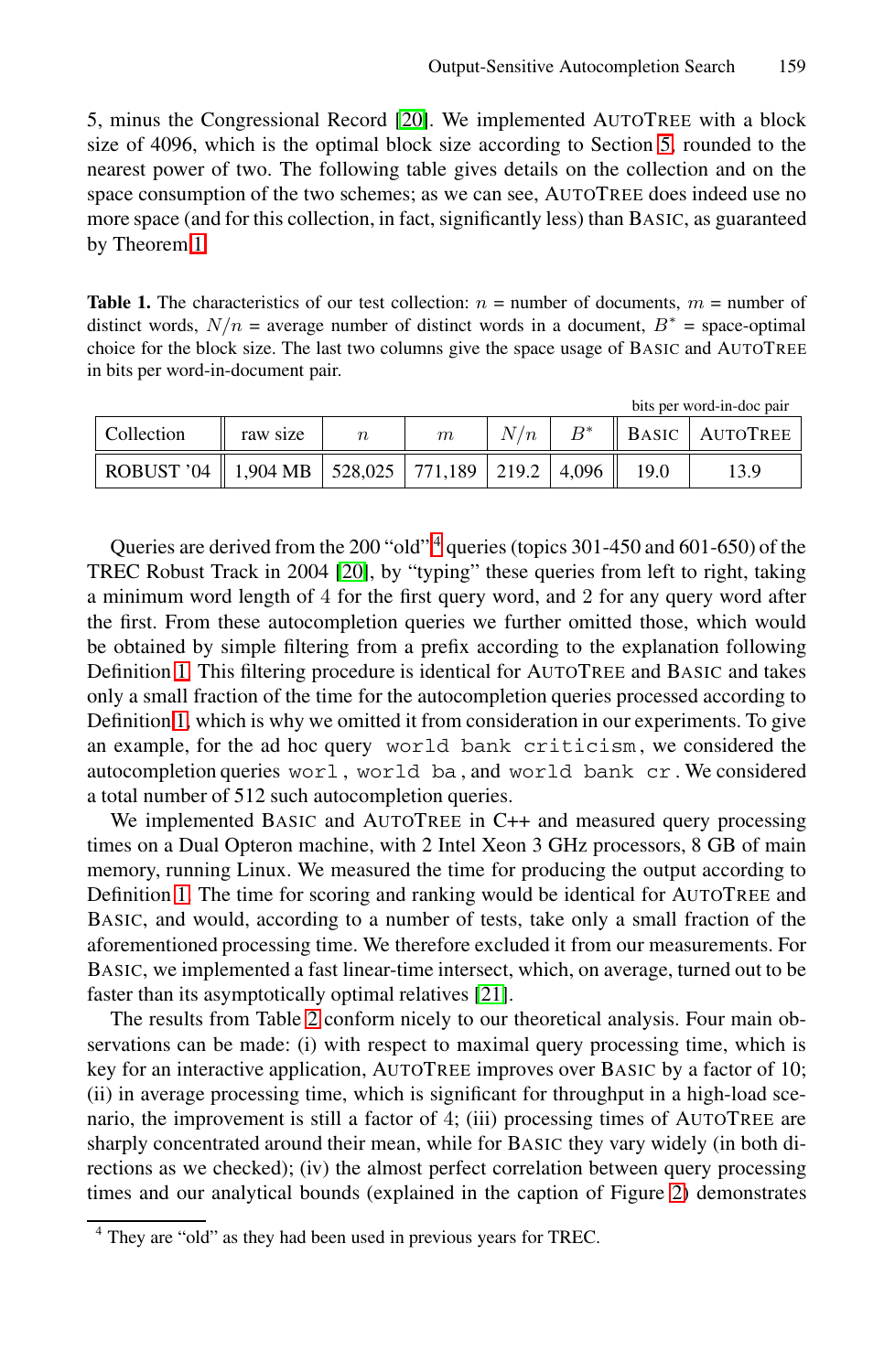<span id="page-10-5"></span>**Table 2.** Processing times statistics of BASIC and AUTOTREE for all 512 autocompletion queries. The 6th and 7th column show the kth worst processing time, where k is  $10\%$  and  $5\%$ , respectively, of the number of queries. The last column gives the correlation factor between query processing times and total list volume  $\sum_{w \in W} (|D| + |D_w|)$  for BASIC, and input size plus total output volume  $|D| + 5\sum_{w \in W} |D \cap D_w|$  for AUTOTREE.

| <b>Scheme</b>                                                                     | Max |  |                                                                        |  | Mean   StdDev   Median   90%-ile   95%-ile   Correlation |
|-----------------------------------------------------------------------------------|-----|--|------------------------------------------------------------------------|--|----------------------------------------------------------|
| BASIC                                                                             |     |  | 6.32 secs   0.19 secs   0.55 secs   0.034 secs   0.41 secs   0.93 secs |  | 0.996                                                    |
| AUTOTREE   0.63 secs   0.05 secs   0.06 secs   0.028 secs   0.11 secs   0.14 secs |     |  |                                                                        |  | 0.973                                                    |

**Table 3.** Breakdown of query processing for BASIC and AUTOTREE by number of query words

|                 |             | 1-word               | multi-word  |             |  |
|-----------------|-------------|----------------------|-------------|-------------|--|
| Scheme          | Max         | Mean                 | Max         | Mean        |  |
| <b>BASIC</b>    | $0.10$ secs | $0.01$ secs          | $6.32$ secs | $0.30$ secs |  |
| <b>AUTOTREE</b> | $0.37$ secs | 0.09 <sub>secs</sub> | $0.63$ secs | $0.02$ secs |  |

both the soundness of our theoretical modelling and analysis as well as the accuracy of our implementation.

<span id="page-10-0"></span>Table 3, finally, breaks down query processing times by the number of query words. As we can see, BASIC is significantly faster than AUTOTREE for the 1-word queries, however, not because AUTOTREE is slow, but because BASIC is extremely fast on these queries. This is so, because BASIC does not have to compute any intersections for 1 query but merely has to copy all relevant lists  $D_w$  to the output, whereas AUTOTREE has to extract, for each output element, bits from its (packed) document id and word id vectors. On multi-word queries, BASIC has to process a much larger volume than AUTOTREE, and we see essentially the situation discussed above for the overall figures.

# <span id="page-10-4"></span><span id="page-10-3"></span><span id="page-10-2"></span><span id="page-10-1"></span>**References**

- 1. Witten, I.H., Bell, T.C., Moffat, A.: Managing Gigabytes: Compressing and Indexing Documents and Images, 2nd edition. Morgan Kaufmann (1999)
- 2. Bast, H., Weber, I.: Type less, find more: Fast autocompletion search with a succinct index. In: 29th Conference on Research and Development in Information Retrieval (SIGIR'06). (2006)
- 3. Gaede, V., Günther, O.: Multidimensional access methods. ACM Computing Surveys  $30(2)$ (1998) 170–231
- 4. Arge, L., Samoladas, V., Vitter, J.S.: On two-dimensional indexability and optimal range search indexing. In: 18th Symposium on Principles of database systems (PODS'99). (1999) 346–357
- 5. Ferragina, P., Koudas, N., Muthukrishnan, S., Srivastava, D.: Two-dimensional substring indexing. Journal of Computer and System Science **66**(4) (2003) 763–774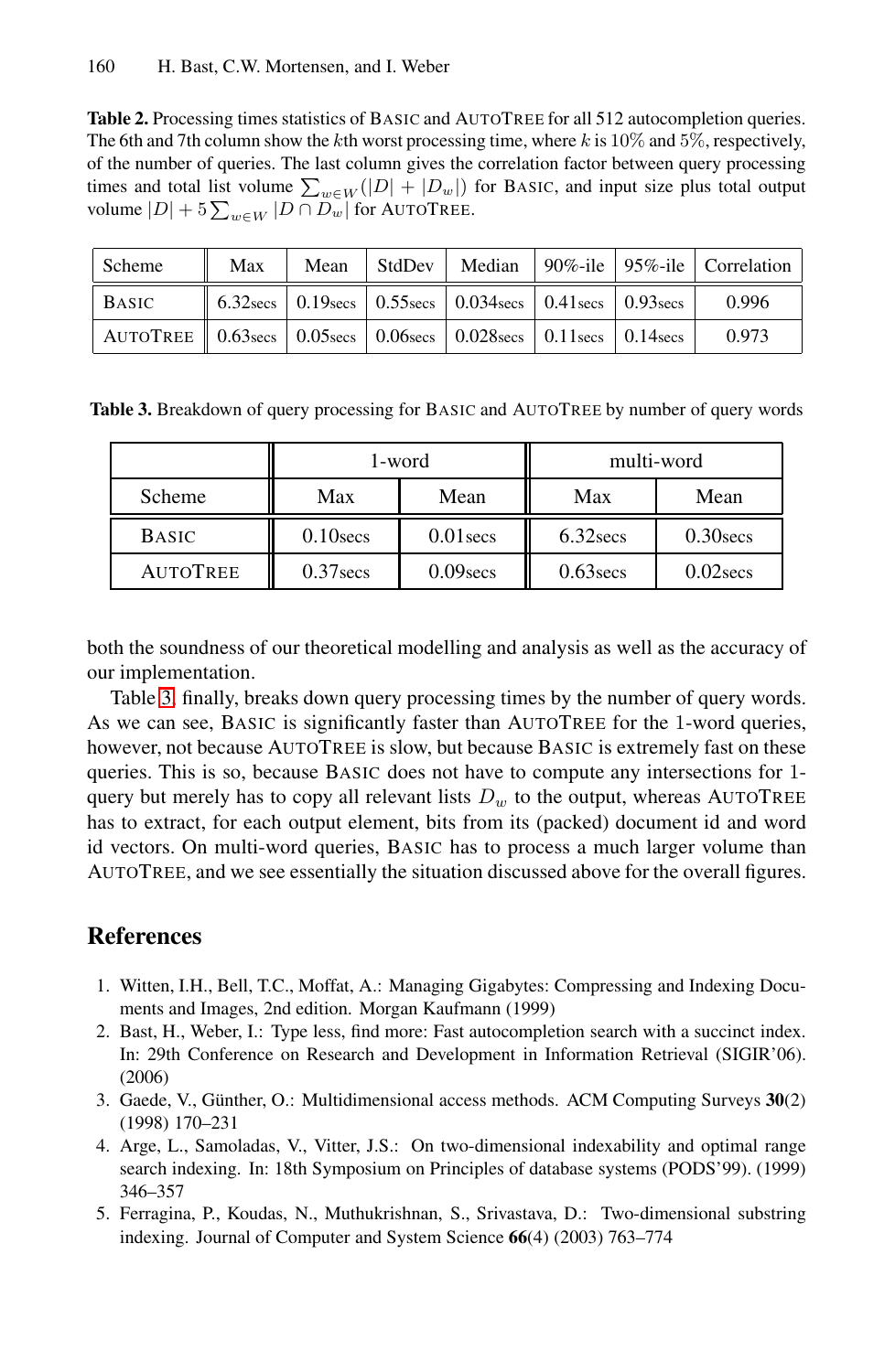- <span id="page-11-5"></span><span id="page-11-4"></span><span id="page-11-3"></span><span id="page-11-2"></span><span id="page-11-1"></span>6. Alstrup, S., Brodal, G.S., Rauhe, T.: New data structures for orthogonal range searching. In: 41st Symposium on Foundations of Computer Science (FOCS'00). (2000) 198–207
- <span id="page-11-6"></span>7. Chazelle, B.: A functional approach to data structures and its use in multidimensional searching. SIAM Journal on Computing **17**(3) (1988) 427–462
- 8. McCreight, E.M.: Priority search trees. SIAM Journal on Computing **14**(2) (1985) 257–276
- <span id="page-11-7"></span>9. Grossi, R., Vitter, J.S.: Compressed suffix arrays and suffix trees with applications to text indexing and string matching (extended abstract). In: 32nd Symposium on the Theory of Computing (STOC'00). (2000) 397–406
- <span id="page-11-8"></span>10. Ferragina, P., Grossi, R.: The string B-tree: a new data structure for string search in external memory and its applications. Journal of the ACM **46**(2) (1999) 236–280
- 11. Jakobsson, M.: Autocompletion in full text transaction entry: a method for humanized input. In: Conference on Human Factors in Computing Systems (CHI'86). (1986) 327–323
- 12. Darragh, J.J., Witten, I.H., James, M.L.: The reactive keyboard: A predictive typing aid. IEEE Computer (1990) 41–49
- 13. Stocky, T., Faaborg, A., Lieberman, H.: A commonsense approach to predictive text entry. In: Conference on Human Factors in Computing Systems (CHI'04). (2004) 1163–1166
- <span id="page-11-9"></span>14. Bickel, S., Haider, P., Scheffer, T.: Learning to complete sentences. In: 16th European Conference on Machine Learning (ECML'05). (2005) 497–504
- <span id="page-11-10"></span>15. Finkelstein, L., Gabrilovich, [E.,](http://www.mpi-inf.mpg.de/~bast/publications.html) [Matias,](http://www.mpi-inf.mpg.de/~bast/publications.html) [Y.,](http://www.mpi-inf.mpg.de/~bast/publications.html) [Rivlin,](http://www.mpi-inf.mpg.de/~bast/publications.html) [E.,](http://www.mpi-inf.mpg.de/~bast/publications.html) [Solan,](http://www.mpi-inf.mpg.de/~bast/publications.html) [Z.,](http://www.mpi-inf.mpg.de/~bast/publications.html) [Wo](http://www.mpi-inf.mpg.de/~bast/publications.html)lfman, G., Ruppin, E.: [Placing](http://www.mpi-inf.mpg.de/~bast/publications.html) [sear](http://www.mpi-inf.mpg.de/~bast/publications.html)ch in context: The concept revisited. In: 10th World Wide Web Conference (WWW'10). (2001) 406–414
- <span id="page-11-11"></span>16. Paynter, G.W., Witten, I.H., Cunningham, S.J., G., G.B.: Scalable browsing for large collections: A case study. In: 5th Conference on Digital Libraries (DL'00). (2000) 215–223
- <span id="page-11-12"></span>17. Nevill-Manning, C.G., Witten, I., Paynter, G.W.: Lexically-generated subject hierarchies for browsing large collections. International Journal of Digital Libraries **2**(2/3) (1999) 111–123
- <span id="page-11-0"></span>18. Bast, H., Mortensen, C.W., Weber, I.: Output-sensitive autocompletion search. Technical Report **1–007** (2006) See first author's website http://www.mpi-inf.mpg.de/ ˜bast/publications.html.
- 19. Munro, J.I.: Tables. In: 16th Conference on Foundations of Software Technology and Theoretical Computer Science (FSTTCS'96). (1996) 37–42
- 20. Voorhees, E.: Overview of the trec 2004 robust retrieval track. In: 13th Text Retrieval Conference (TR[EC](#page-4-0)['04](#page-5-1)[\).](#page-6-1) [\(20](#page-7-0)[04](#page-7-1)[\) h](#page-8-2)ttp://[tre](#page-8-3)c.nist.gov/pubs/tre[c13/](#page-11-9)papers/ROBUST.OVERVIEW.pdf.
- 21. Demaine, E.D., Lopez-Ortiz, A., Munro, J.I.: Adaptive set intersections, unions, and differences. In: 11th Symposium on Discrete Algorithms (SODA'00). (2000) 743–752

## **A The Index Construction for TREE+BITVEC+PUSHUP**

In this appendix we describe the construction of the index for TREE+BITVEC+ PUSHUP. Full proofs of Lemmas 2, 3, 4, 5, 6, 7, and 8 can be found in [18].

The construction of the tree for algorithm TREE+BITVEC+PUSHUP is relatively straightforward and takes *constant amortized time* per word-in-document occurrence (assuming each document contains its word sorted in ascending order).

- 1. Process the documents in order of ascending document numbers, and for each document  $d$  do the following.
- 2. Process the distinct words in document d in order of ascending word number, and for each word w do the following. Maintain a *current node*, which we initialize as an artificial parent of the root node.